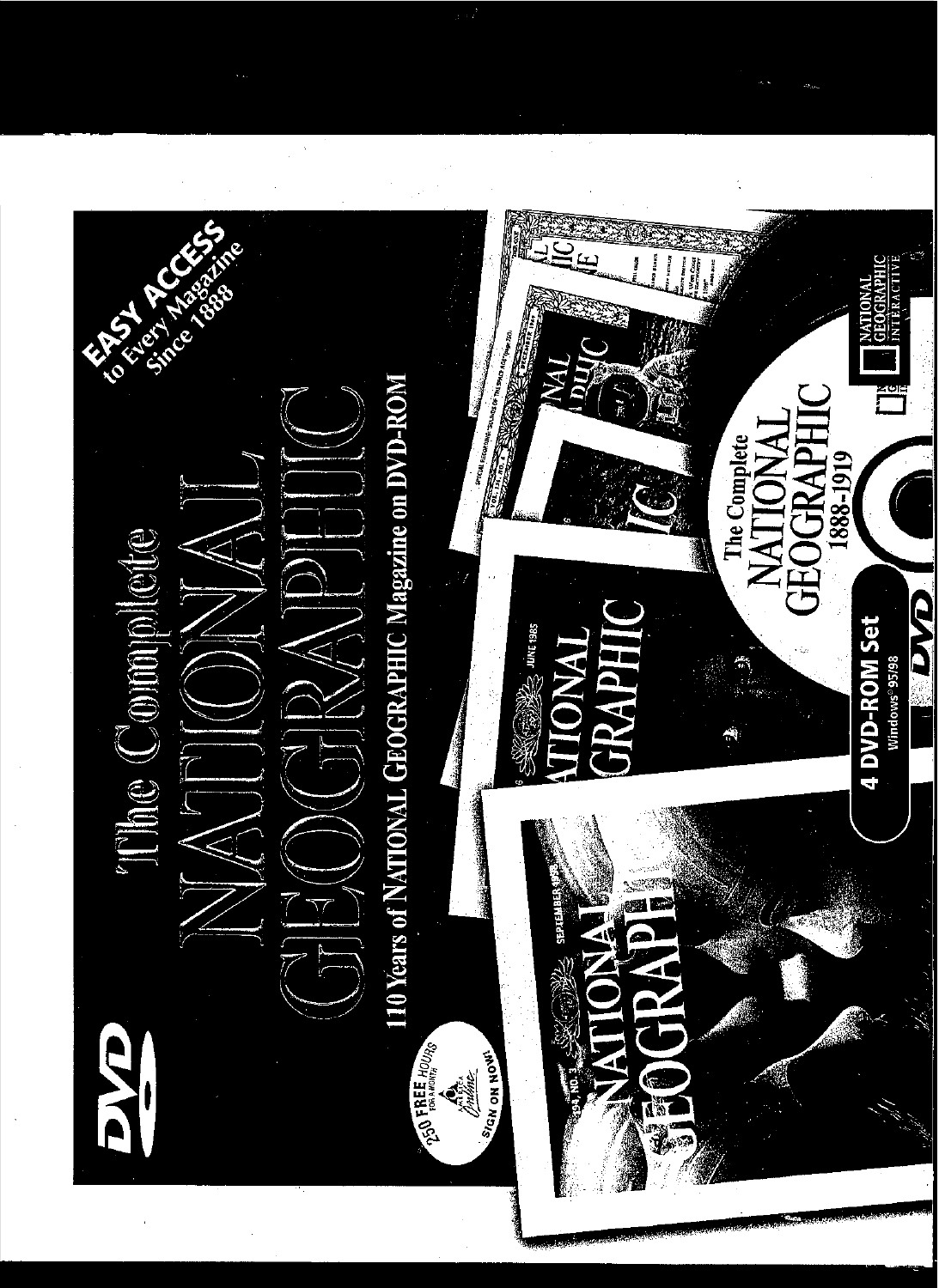## EVERY NATIONAL GEOGRAPHIC C MAGAZINE FROM 1888 TO THE PRESENT

#### $\blacksquare$  182,000+ IMAGES  $\blacksquare$  9,400+ ARTICLES  $\blacksquare$  192,000+ PAGES  $\blacksquare$  1,200+ Issues  $\blacksquare$  100+ Years of Advertising  $\blacksquare$

Over one hundred years of top-notch reporting puts the most memorable images and discoveries of the 20th century at your fingertips. *The Complete* NATIONAL GEOGRAPHIC: *110 Years of* NATIONAL GEOGRAPHIC *Magazine on DVD-ROM* is the ultimate

resource and reference tool. Use it for schoolwork, research, and travel ideas--or just enjoy a journey through history. Effortlessly browse, search, and print. Viewarticle summaries with the powerful, but simple-to-use search engine.

### Here's What You Can Do with NATIONAL GEOGRAPHIC Magazine on DVD-ROM!

**Search** 



**Search Engine** 



Browse the cover gallery to view 110 years of NATIONAL GEOGRAPHIC magazine covers without swapping disks. Select a magazine cover to scan a list of articles in that issue.



NATIONAL GEOGRAPHIC INTERACTIVE

Visit our Web site at www.nationalgeograpltic.com



View full pages side by side, or enlarge sections for magnified on-screen display, Click forward or back through any issue by page or article.

Distributed By:

Novate, CA 94945 4J :'.895.2000 '" oVw.lJroderbund.com

Distributed By:<br>  $\frac{M}{2}$  Broderbus<br>
88 Rowland Way<br>
Novate, CA 9494<br>
41 .sys.com<br>
49 .sys.com



Animatic Control

 $W = 0$ 

Print any article, page, or page spread in color or black and whiteperfect for school reports, background information, and more.

. Ani

PROUDLY SPONSORED By **Kodak** Picture CD www.kedak.com





Features exclusive video of a National Geographic photographer on assignment in Alaska.

*ll( Dataware* 

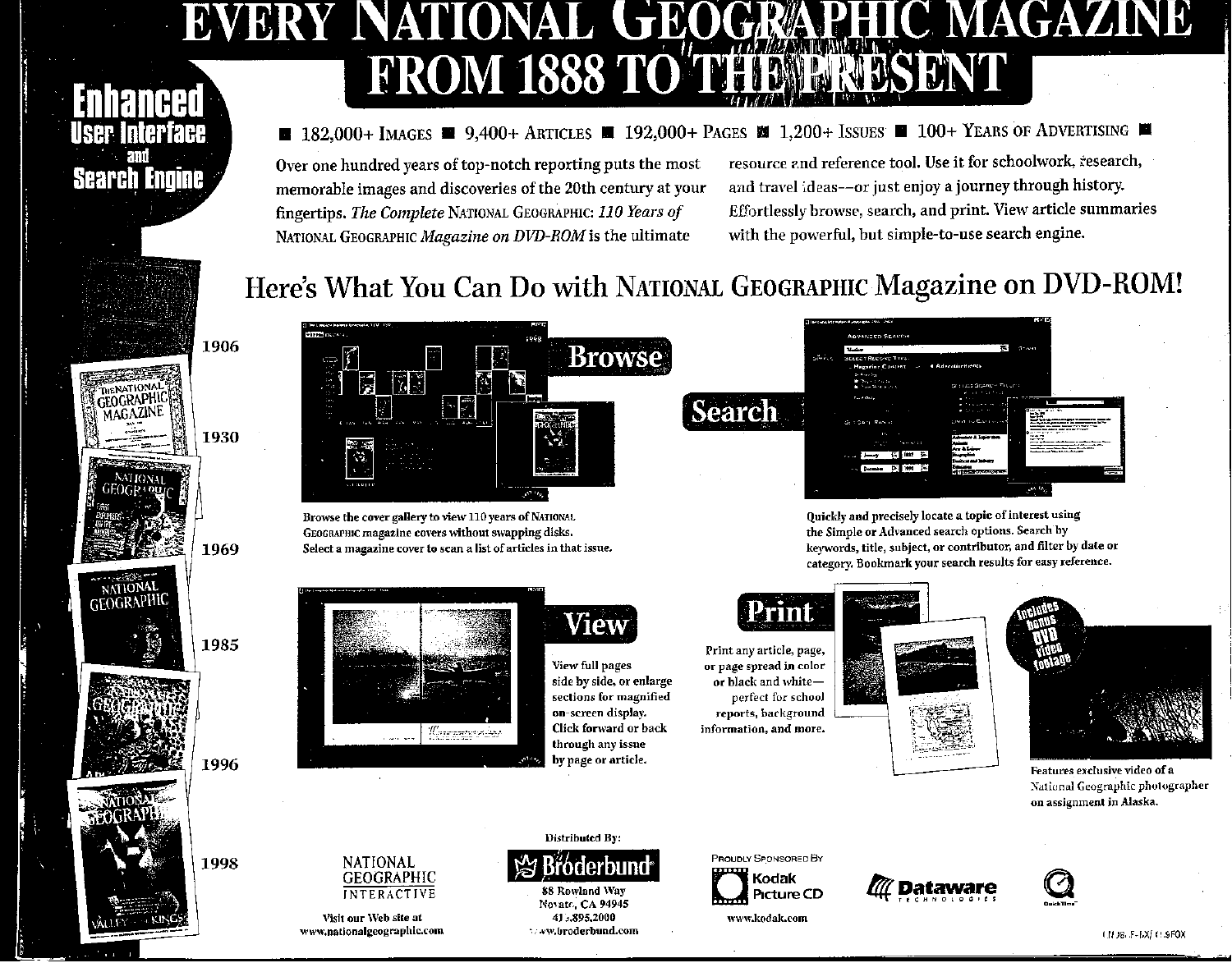|                                                                                                                                                                                                                                                                                                                        |                                                                 |                                                                                                               | 305/<br>YAX:<br><b>Allegia (1977)</b>                                                                                             | 667-3572            |                                                    |                      |
|------------------------------------------------------------------------------------------------------------------------------------------------------------------------------------------------------------------------------------------------------------------------------------------------------------------------|-----------------------------------------------------------------|---------------------------------------------------------------------------------------------------------------|-----------------------------------------------------------------------------------------------------------------------------------|---------------------|----------------------------------------------------|----------------------|
|                                                                                                                                                                                                                                                                                                                        |                                                                 | 6840 S.W. 92nd St., Miami, Fla. 33156                                                                         |                                                                                                                                   |                     |                                                    |                      |
|                                                                                                                                                                                                                                                                                                                        |                                                                 | DATE: APRIL 19, 1999 Our FAX number 305/ 667-3572                                                             |                                                                                                                                   |                     |                                                    |                      |
|                                                                                                                                                                                                                                                                                                                        |                                                                 | TO: THE LEARNING COMPANY                                                                                      |                                                                                                                                   |                     |                                                    |                      |
| FAX#:                                                                                                                                                                                                                                                                                                                  | $1 - 800 - 700 - 2915$                                          |                                                                                                               |                                                                                                                                   |                     |                                                    |                      |
| ATTN:                                                                                                                                                                                                                                                                                                                  | ORDER DEPT.                                                     |                                                                                                               |                                                                                                                                   |                     |                                                    |                      |
| PAGES:                                                                                                                                                                                                                                                                                                                 |                                                                 | Including cover sheet                                                                                         |                                                                                                                                   |                     |                                                    |                      |
|                                                                                                                                                                                                                                                                                                                        |                                                                 | Difficulty with FAX transmission, please phone 305/ 667-4051                                                  |                                                                                                                                   |                     |                                                    |                      |
|                                                                                                                                                                                                                                                                                                                        | <b>Bulk Rate</b><br>U.S. Postage<br>PAID<br>Brøderbund,<br>inc. | <b>NATIONAL</b><br>GEOGRAPHIC<br>INTERACTIVE<br>DETACH<br>Visit our Web site at<br>www.nationalgeographic.com |                                                                                                                                   |                     | Distributed By<br><b>V</b> Brøderbund <sup>®</sup> |                      |
|                                                                                                                                                                                                                                                                                                                        |                                                                 | HERE                                                                                                          | Brøderbund Software · P.O. Box 629000 · El Dorado Hills · CA 95762-9000<br>Yes! Please send me The Complete                       |                     |                                                    |                      |
| $667 - 5280$<br>305)                                                                                                                                                                                                                                                                                                   | ąМ                                                              | 흮<br>ះ!                                                                                                       | and bring my NATIONAL GEOGRAPHIC<br>The Complete National Geographic '98 Update<br>Bring your NATIONAL GEOGRAPHIC CD-ROM          |                     | SPP<br>\$19.95                                     | SALE PRICE<br>\$9.95 |
|                                                                                                                                                                                                                                                                                                                        |                                                                 | collection up-to-date!                                                                                        |                                                                                                                                   |                     |                                                    |                      |
|                                                                                                                                                                                                                                                                                                                        |                                                                 |                                                                                                               | The Complete NATIONAL GEOGRAPHIC '97 Update                                                                                       |                     | \$19.95                                            | <b>FREE</b>          |
| <u>340-0903-9004-9106</u>                                                                                                                                                                                                                                                                                              | Check/Money Order<br>PAYABLE TO BRØDERBUND                      | <b>CHATTHIS ORDER FORM IS</b>                                                                                 | {REQUIRED FOR: AZ, AR, CA, CO, CT, DC, FL, GA, fL, IA, IN, MA, MD, MI, MN.<br>NC, NJ, NM, NY, OH, PA, SC, TN, TX, UT, VA, WA, WI) |                     | Sales Tax                                          | -65                  |
|                                                                                                                                                                                                                                                                                                                        | Exp. Date<br>10/01                                              |                                                                                                               | <b>IMPORTANT!</b> YOUR GRDER CANNOT BE PROCESSED WITHOUT THE CORRECT SALES TAX INCLUDED                                           | Shipping & Handling |                                                    | \$3.95               |
|                                                                                                                                                                                                                                                                                                                        |                                                                 | DN THE INSIDE                                                                                                 |                                                                                                                                   |                     | <b>TOTAL</b>                                       | 14.55                |
| انتا اسالسا الماردان المسالمات المسالساتينا<br>PRIORITY#2172761<br>JEROME GREENBERG<br>6840 SW 92ND ST<br>MIAMI FL 33156-1503                                                                                                                                                                                          |                                                                 | SECURE<br><b>EDGES</b><br>WITH                                                                                |                                                                                                                                   |                     |                                                    |                      |
|                                                                                                                                                                                                                                                                                                                        |                                                                 | IAPE                                                                                                          |                                                                                                                                   |                     |                                                    |                      |
| <b>E NATIONAL GEOGRAPHIC '98 Update</b><br>CD-ROM collection up-to-date!<br>Please Print Clearly<br>Daytime Phone (for order inquiries)<br><b>Email Address</b><br>Payment Method XVISA MasterCard MamEx Discover<br><b>Credit Card Account No.</b><br>JEROME GREENBERG<br>Signature (required for credit card orders) | 55104C3                                                         |                                                                                                               |                                                                                                                                   |                     |                                                    |                      |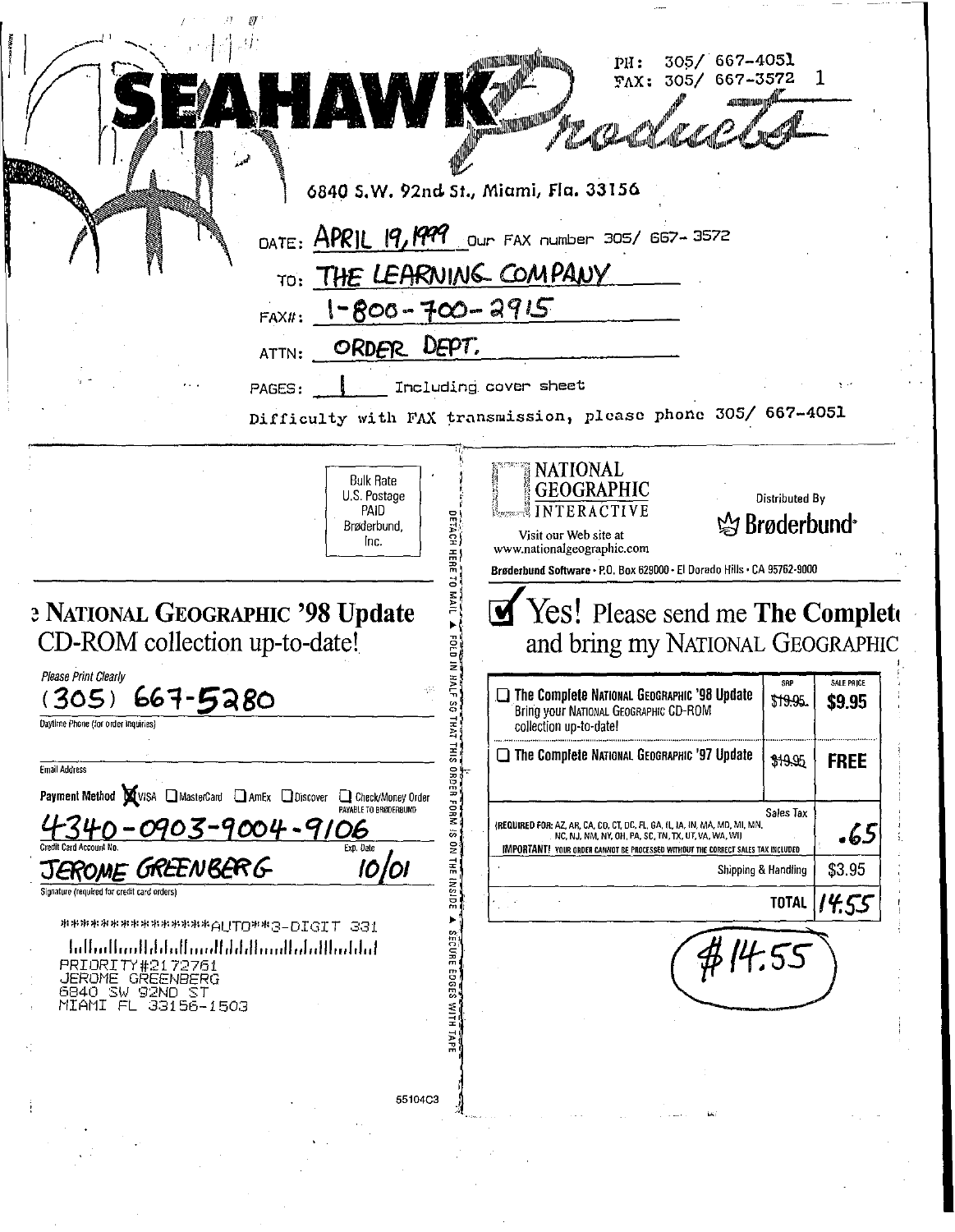# The Complete NATIONAL GEOGRAPHIC **1998 UPDATE**

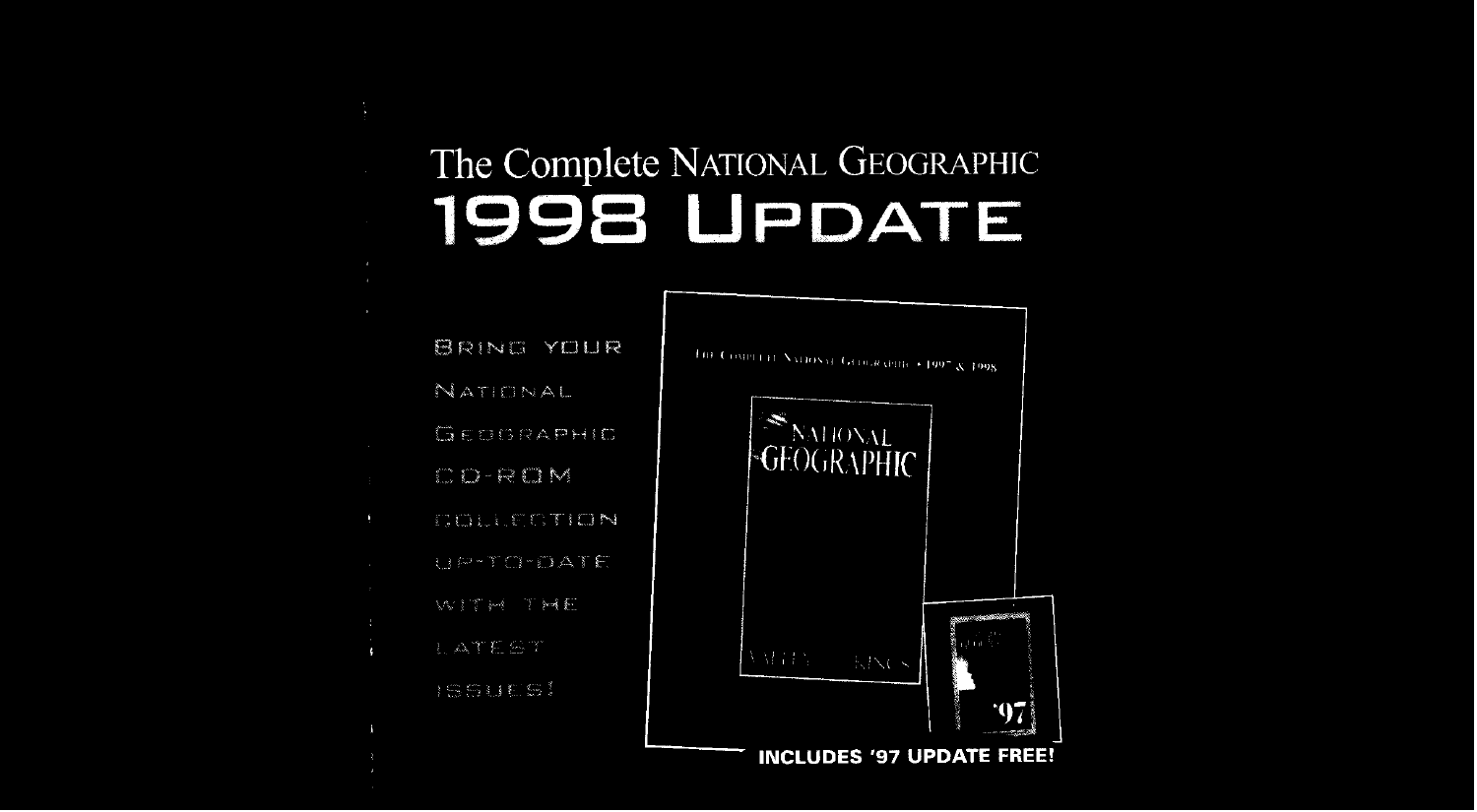#### **The Complete NATIONAL GEOGRAPIllC 199B UPDATE**



Bring your NATIONAL GEOGRAPHIC CD-ROM collection up-to-date with the latest issues!

TRAVEL America's first highway from the port of Baltimore to the Mississippi,  $\therefore$  5 w  $\cup$  with sharks so huge they consume large prey as if they were mere morsels...  $E_{\text{ND URE}} 10,000$ 

joyous and tragic miles on one man's eyeling adventure through Australia...  $\mathbf{S} \cup \mathbf{R} \vee \cup \mathbf{C}$  violent seas of the southern IndianOceanas you take a wildride '. • • with nine sloops sailing around the world...



Act now and not only can you relive these and hundreds of other fascinating stories from 1998, you can get all the stories, photos and maps from 1997-FREE!



 $R$ EVISIT ancient Rome and consider the empire's enduring legacy in the modernworld... WIT N E S <sup>5</sup> the desperatestruggleto save the tiger before it vanishes from the earth...  $P \in \mathbb{R}$  through the Hubble telescope to the edge of the cosmos and discover galactic events 8,000 light-years away... MARVEL at the audacity of explorers who have risked everything in pursuit of just one goal: the summit of Everest... It's all in NATtONAL GEOGRAPHIC 1997, and it's all FREE!

- **• Every article, advertisement** map,' **and magazine cover from 1998.**
- **• Print anypage orarticle.**
- $\blacksquare$  **Enjoy NATIONAL GEOGRAPHIC'S editorial integrity and quality.**
- $\blacksquare$  Browse NATIONAL GEOGRAPHIC **reporting with atop-notch search engine.**
- **Scan for articles, photographs,** maps,\* etc., by date, topic or title.
- More than 4,000 pages, 3,300<br>articles and 1,660 photographs.

\*Supplement maps not included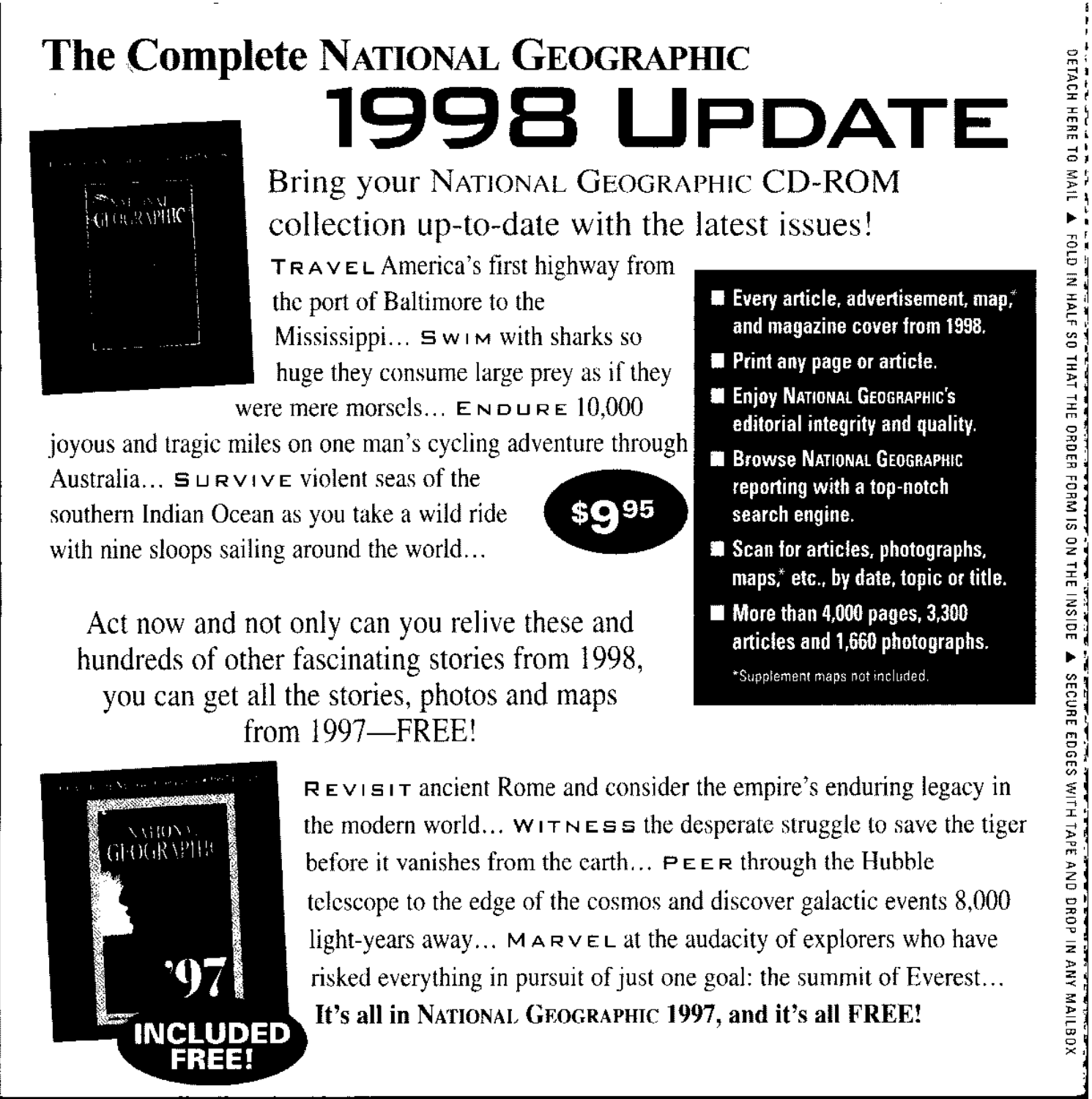# **BUSINESS REPLY MAIL**

NO POSTAGE **NECESSARY IF** MAILED IN THE UNITED STATES

FOLSOM, CA PERMIT NO. 43 FIRST-CLASS MAIL

POSTAGE WILL BE PAID BY ADDRESSEE

THE LEARNING CO INC/BRØDERBUND SOFTWARE PO BOX 629000 FI DORADO HILLS CA 95762-9954

#### Habadahlaah||mahlhlahkaddulublull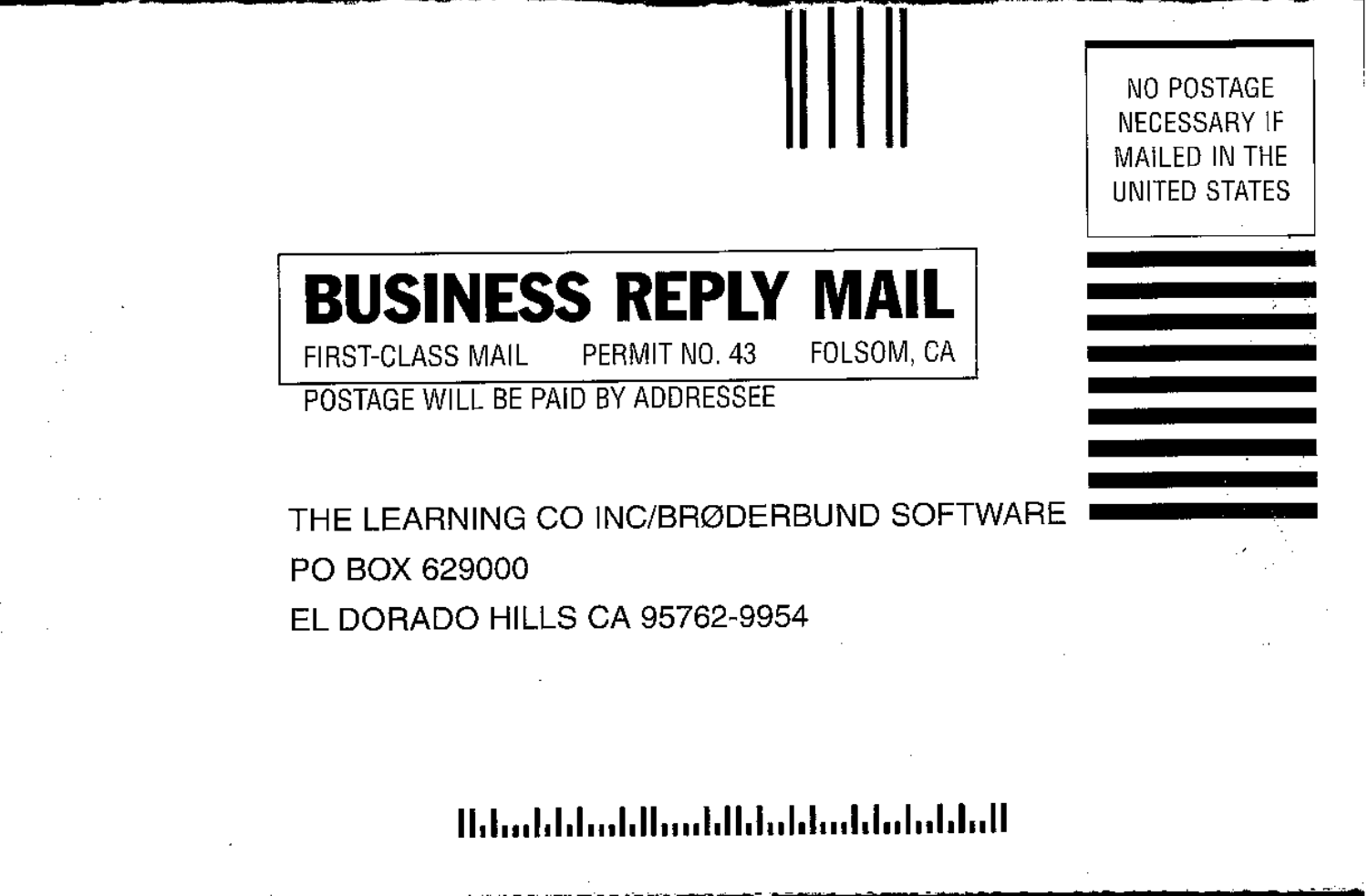**Bulk Rate** U.S. Postage PAID Brøderbund. Inc.

### **E NATIONAL GEOGRAPHIC '98 Update** CD-ROM collection up-to-date!

| Please Print Clearly                                                                                                                                                                                     |                                            |
|----------------------------------------------------------------------------------------------------------------------------------------------------------------------------------------------------------|--------------------------------------------|
|                                                                                                                                                                                                          |                                            |
| Daytime Phone (for order inquiries)                                                                                                                                                                      |                                            |
| <b>Email Address</b>                                                                                                                                                                                     |                                            |
| <b>Payment Method</b> UVISA MasterCard MAMEX Discover                                                                                                                                                    | Check/Money Order<br>PAYABLE TO BRØDERBUND |
| Credit Card Account No.                                                                                                                                                                                  | Exp. Date                                  |
| Signature (required for credit card orders)<br>انتبار المتابات والمساليات المارا المتالين المتالينا<br>PRIORITY#2172761<br>. JEROME.<br>GREENBERG<br>6840 SW 92ND I<br>'ST<br>MIAMI<br>33156–1503<br>EL. |                                            |

**DETACH HERE TO MAIL** HALL  $\frac{2}{3}$ HAT.  $rac{11}{2111}$ ORDER  $\frac{1}{2}$ **UISNI** EDGES

55104C3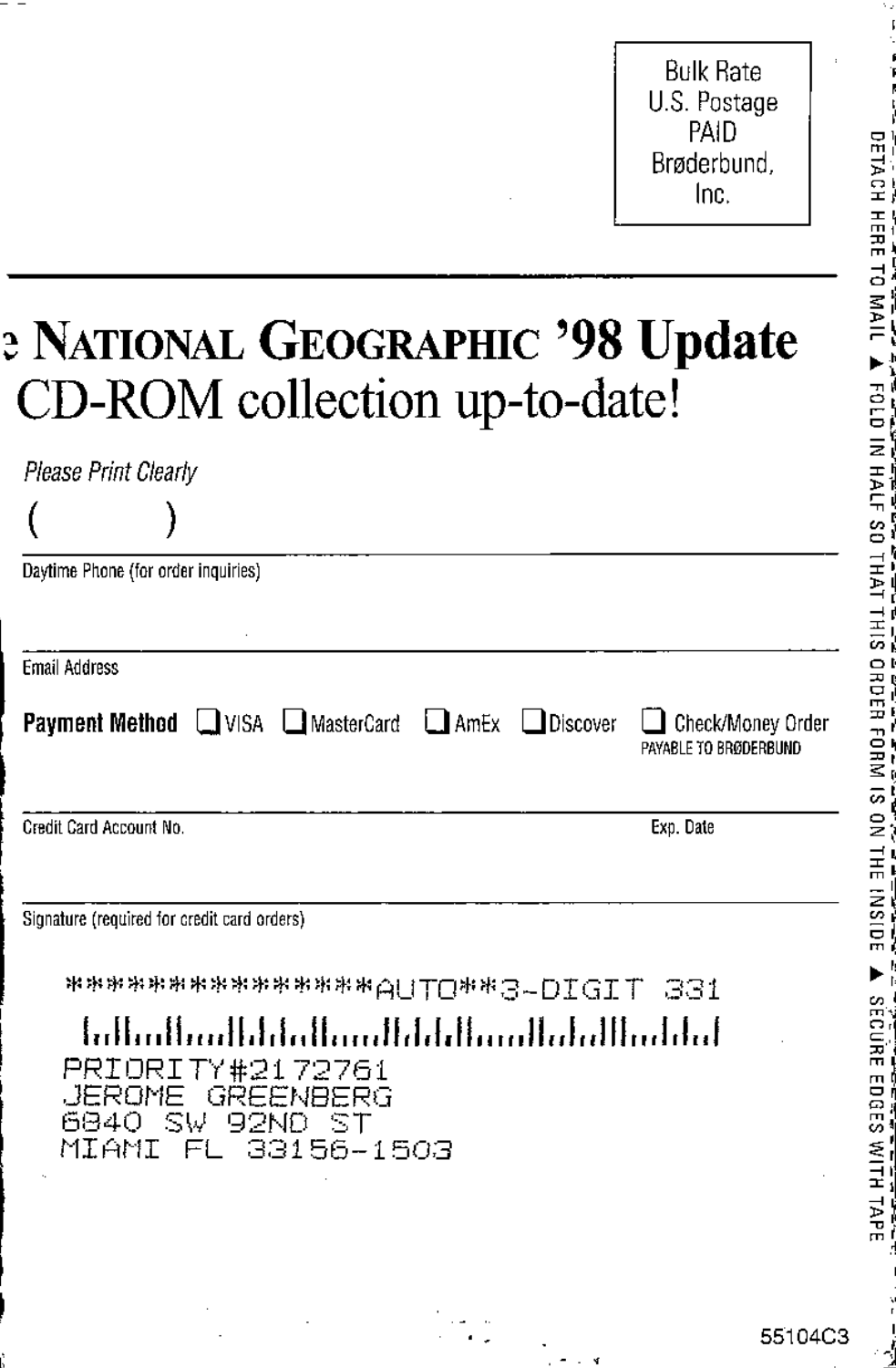

Visit our Web site at www.nationalgeographic.com

Distributed By ☆ Brøderbund

Braderhund **Software·** P.O. Box 629000· EI Dorado Hills· CA 95762-9000

# Yes! Please send me **The Complet** and bring my NATIONAL GEOGRAPHIC

| $\Box$ The Complete National Geographic '98 Update<br>Bring your NATIONAL GEOGRAPHIC CD-ROM<br>collection up-to-date!                                                                                                 | SRP<br>11.95. | SALE PRICE<br>S9.95 |
|-----------------------------------------------------------------------------------------------------------------------------------------------------------------------------------------------------------------------|---------------|---------------------|
| $\Box$ The Complete National Geographic '97 Update                                                                                                                                                                    |               | FREE                |
| (REQUIRED FOR: AZ, AR, CA, CO, CT, DC, FL, GA, IL, IA, IN, MA, MD, MI, MN,<br>NC. NJ. NM. NY. OH. PA. SC. TN. TX. UT. VA. WA. WI)<br>IMPORTANT! YOUR ORDER CANNOT BE PROCESSED WITHOUT THE CORRECT SALES TAX INCLUDED |               |                     |
| Shipping & Handling                                                                                                                                                                                                   | \$3.95        |                     |
|                                                                                                                                                                                                                       | TOTAL         |                     |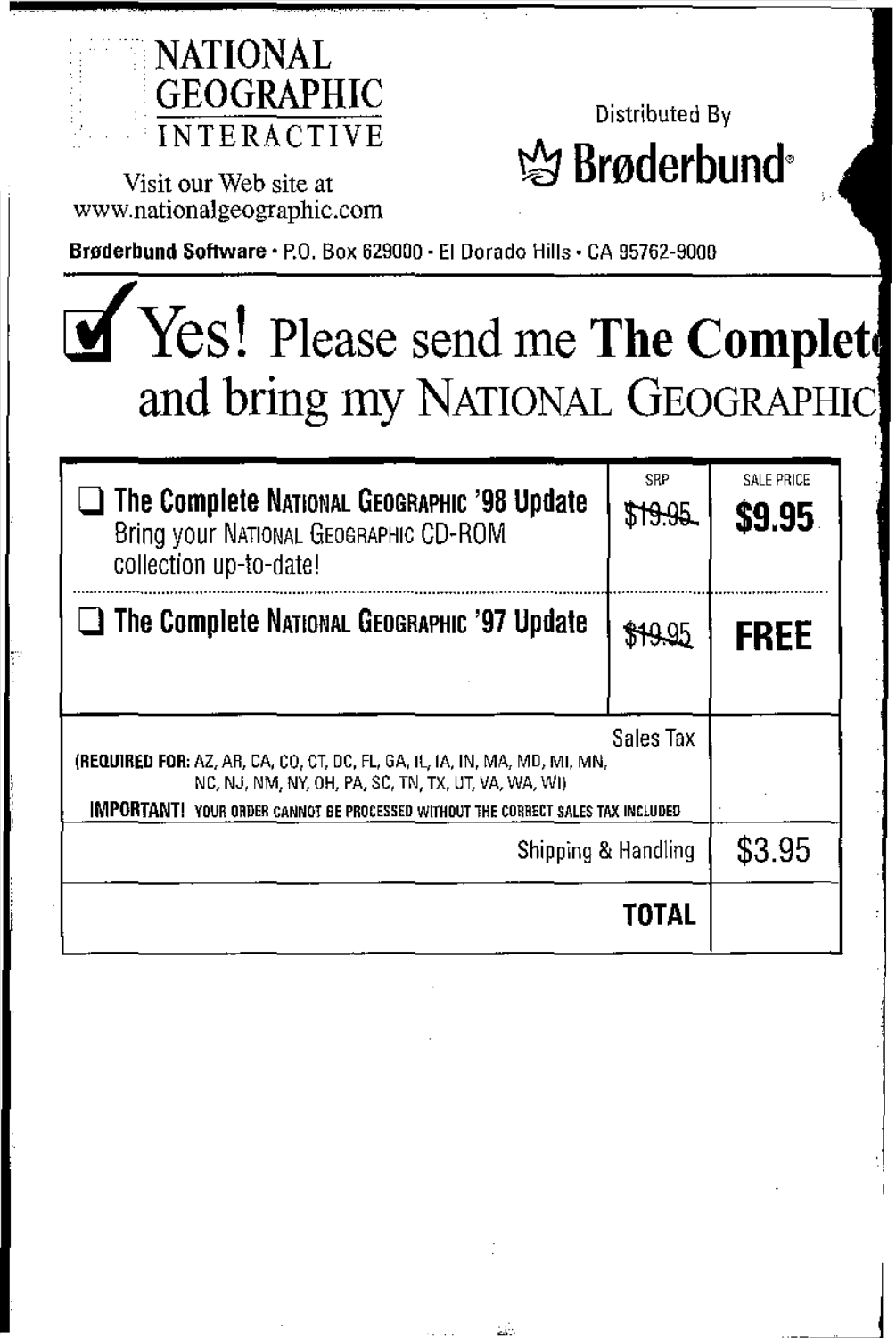

### **CALL FOR FREE 1·800·881·9919**

### **FAX FOR FREE 1·800·700·2915**

#### **MAIL FOR FREE**

Complete the attached order form, separate at perforation, fold and secure edges with tape, then drop in any mailbox. We've reserved a copy for you

TIONA

ERA (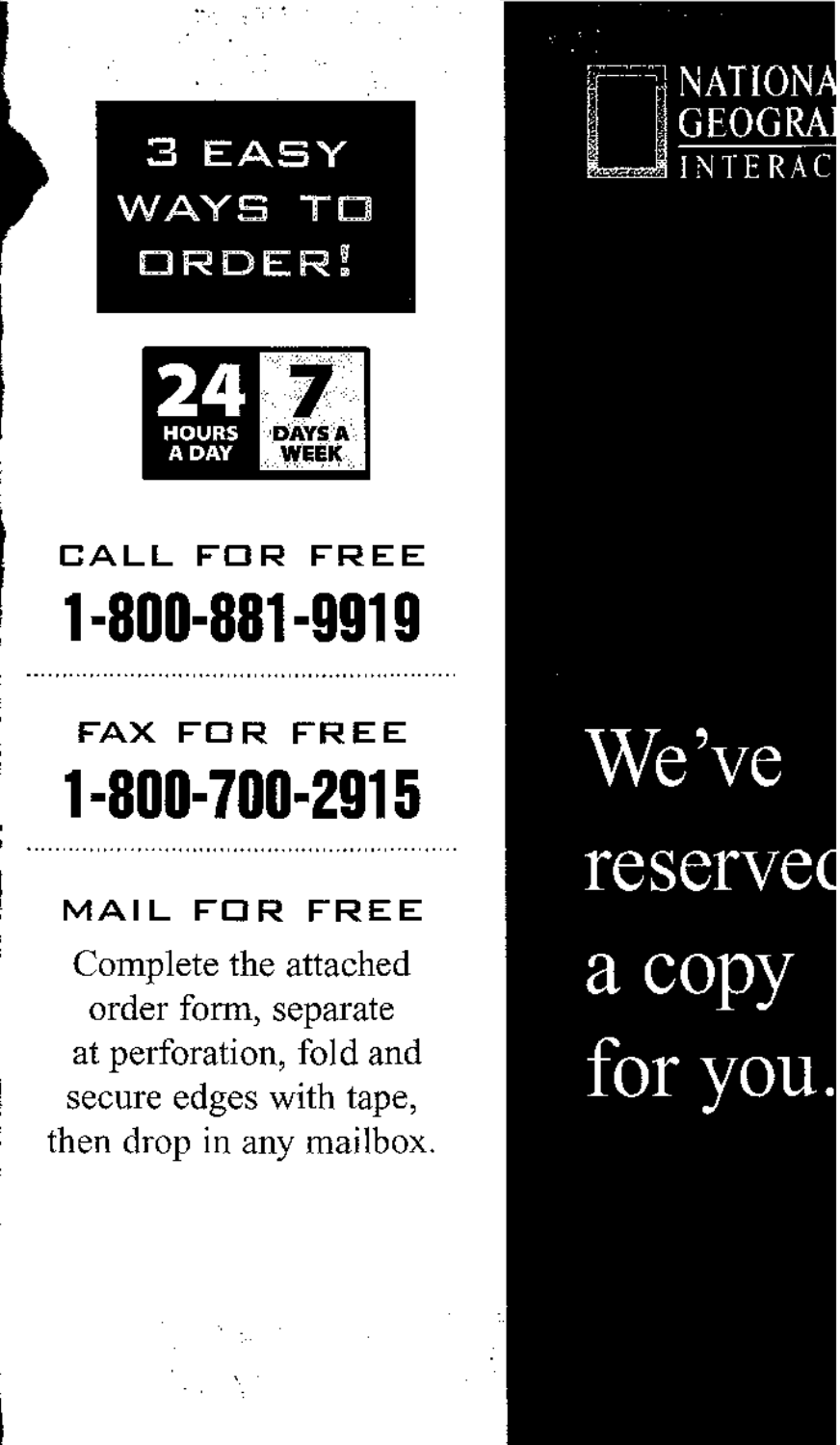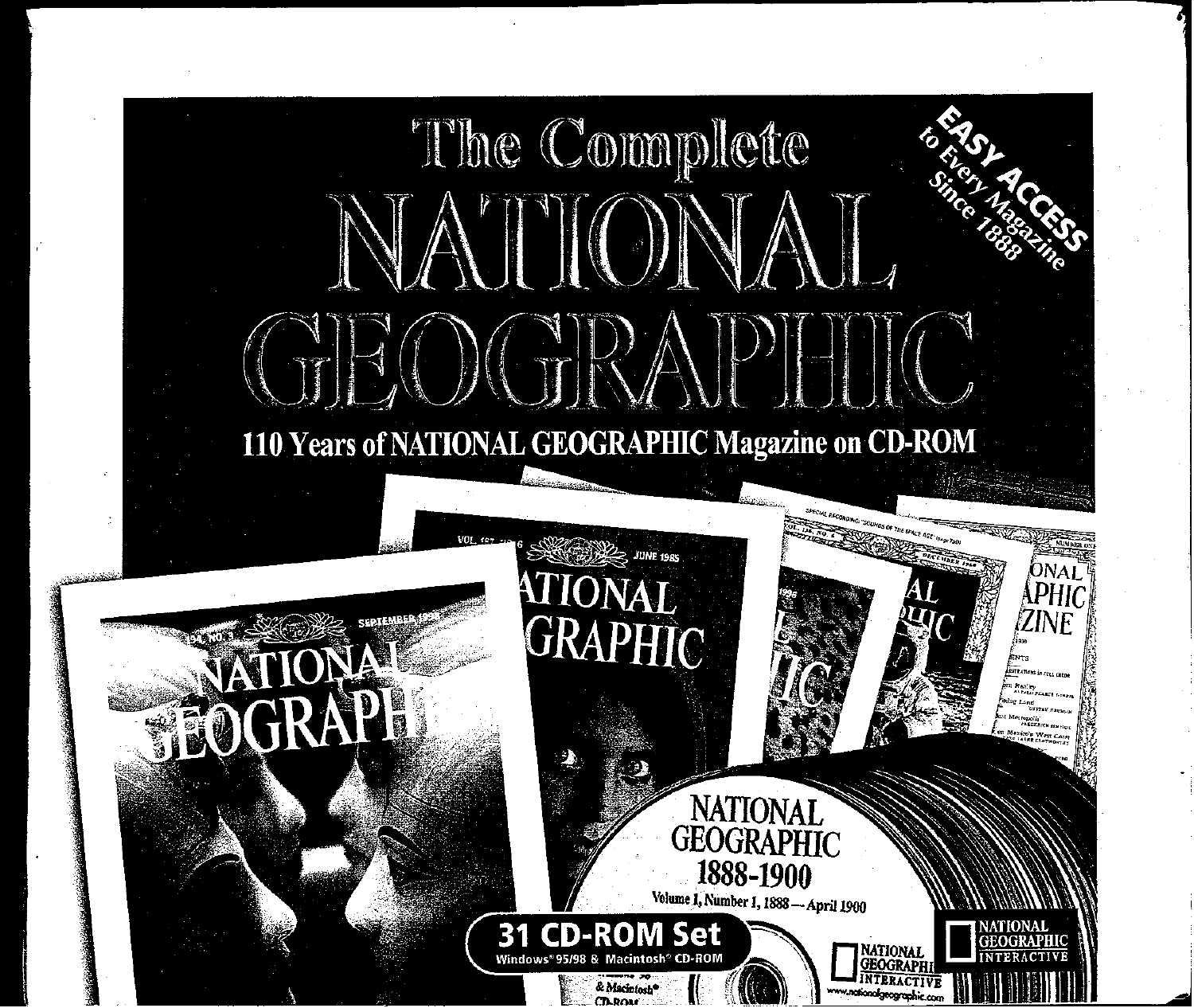# EVERY NATIONAL GEOGRAPHIC MAGAZINE **FROM 1888 TO THE PRESENT** Fnhancer

### $\blacksquare$  182,000+ IMAGES  $\blacksquare$  9,400+ ARTICLES  $\blacksquare$  192,000+ PAGES  $\blacksquare$  1,200+ ISSUES  $\blacksquare$  100+ YEARS OF ADVERTISING  $\blacksquare$

Over one hundred years of top-notch reporting puts the most memorable images and discoveries of the 20th century at your fingertips. The Complete NATIONAL GEOGRAPHIC: 110 Years *of* NATIONAL GEOGRAPHIC *Magazine on CD-ROM* is the ultimate

resource and reference tool. Use it for schoolwork, research, and travel ideas-or just enjoy a journey through history. Effortlessly browse, search, and print. View article summaries with the powerful, but simple-to-use search engine.

## Here's What You Can Do with NATIONAL GEOGRAPHIC Magazine on CD-ROM!



Browse the cover gallery to view 110 years of NATIONAL GEOGRAPHIC magazine covers without swapping disks. Select a magazine cover to scan a list of articles in that issue.



NATIONAL **GEOGRAPHIC** INTERACTIVE Visit our Web site at \\'ww.lIationalgcographic.cum



side-by-side, or enlarge sections for magnified on-screen display. Click forward or back through any issue by page or article.



Distributed By:<br>  $\frac{M}{88}$  Rowland Way<br>
Novato, CA 9494,<br>
415.895.2000<br>
www.broderbund.co Novato, CA 94945 415.895.2000 www.brederbund.com

PROUDLY SPONSORED By Kodak<br>Picture CD

www.kodak.com



and more.



Quickly and precisely locate a topic of interest using the Simple or Advanced search options. Search by keywords, title, subject, or contributor, and filter by date or category. Bookmark your search results for easy reference.

Print

Print any article, page, or page spread in color or black and white-perfect for school reports, background information,



Dataware

CNG7AE-TBX/I069FQX



**Search Engine** 

1906